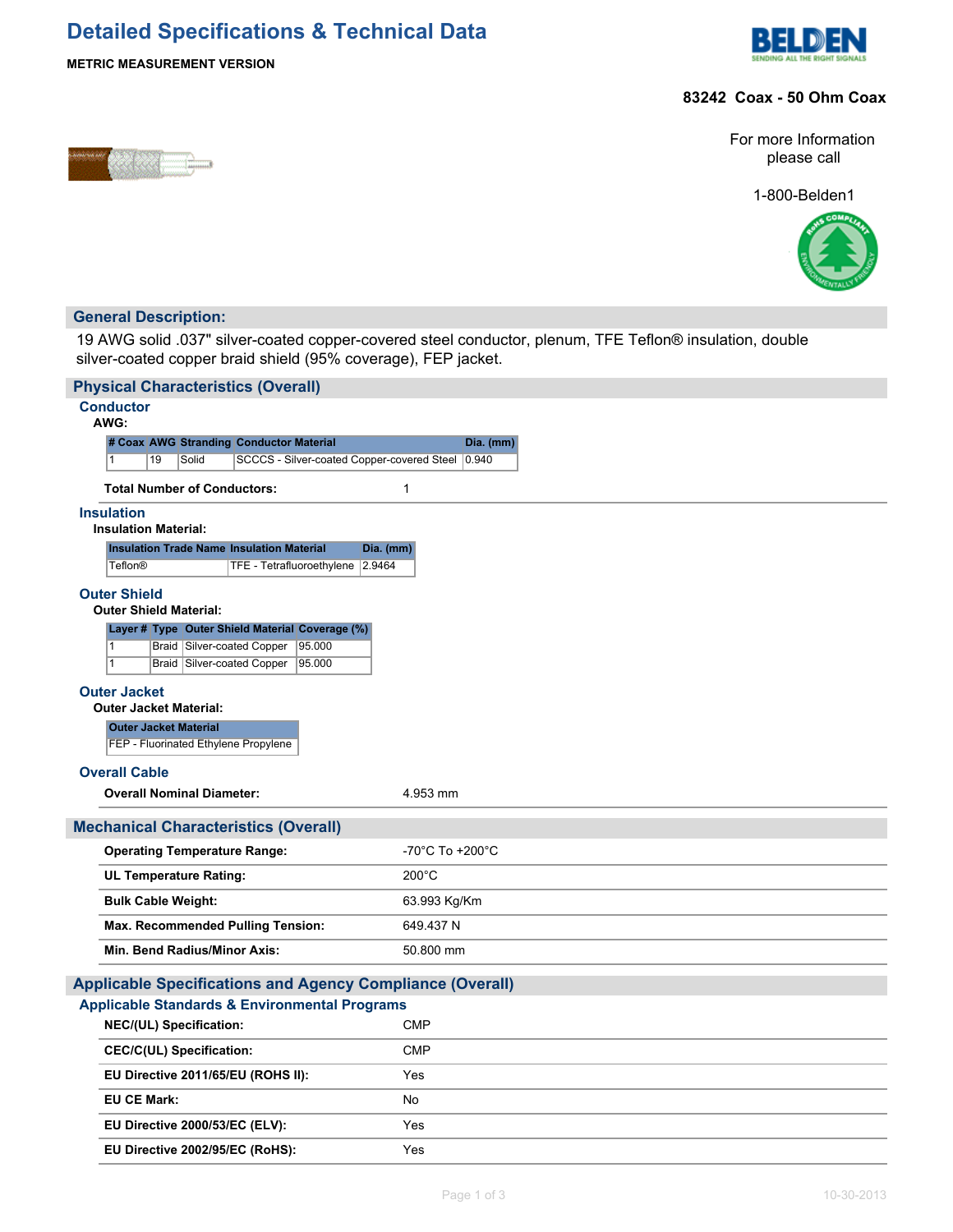# **Detailed Specifications & Technical Data**

## **METRIC MEASUREMENT VERSION**



### **83242 Coax - 50 Ohm Coax**

| EU RoHS Compliance Date (mm/dd/yyyy):       | 04/01/2005                 |
|---------------------------------------------|----------------------------|
| EU Directive 2002/96/EC (WEEE):             | Yes                        |
| EU Directive 2003/11/EC (BFR):              | Yes                        |
| CA Prop 65 (CJ for Wire & Cable):           | Yes                        |
| MII Order #39 (China RoHS):                 | Yes                        |
| <b>Military Specification:</b>              | MIL-DTL-17H, M17/158-00001 |
| <b>RG Type:</b>                             | 142B/U                     |
| <b>Flame Test</b>                           |                            |
| <b>UL Flame Test:</b>                       | <b>NFPA 262</b>            |
| <b>CSA Flame Test:</b>                      | FT <sub>6</sub>            |
| <b>Suitability</b>                          |                            |
| Suitability - Indoor:                       | Yes                        |
| <b>Plenum/Non-Plenum</b>                    |                            |
| Plenum (Y/N):                               | Yes                        |
| <b>Electrical Characteristics (Overall)</b> |                            |
| Nom. Characteristic Impedance:              |                            |
| Impedance (Ohm)<br>50                       |                            |
| Nom. Inductance:                            |                            |

**Inductance (µH/m)**

0.219827

**Nom. Capacitance Conductor to Shield:**

**Capacitance (pF/m)** 95.149

**Nominal Velocity of Propagation:**

**VP (%)** 70%

**Nominal Delay:**

**Delay (ns/m)**

4.85588

**Nom. Conductor DC Resistance:**

**DCR @ 20°C (Ohm/km)** 63.3233

**Nominal Outer Shield DC Resistance:**

**DCR @ 20°C (Ohm/km)**

7.5463

## **Nom. Attenuation:**

|      | Freq. (MHz) Attenuation (dB/100m) |  |  |
|------|-----------------------------------|--|--|
| 10   | 3.6091                            |  |  |
| 50   | 8.5306                            |  |  |
| 100  | 124678                            |  |  |
| 200  | 17.7174                           |  |  |
| 400  | 25.9199                           |  |  |
| 700  | 35 1067                           |  |  |
| 900  | 40.3563                           |  |  |
| 1000 | 42 9811                           |  |  |
| 2000 | 63.3233                           |  |  |
| 3000 | 79.4002                           |  |  |
| 5000 | 106.961                           |  |  |
| 8000 | 141 739                           |  |  |